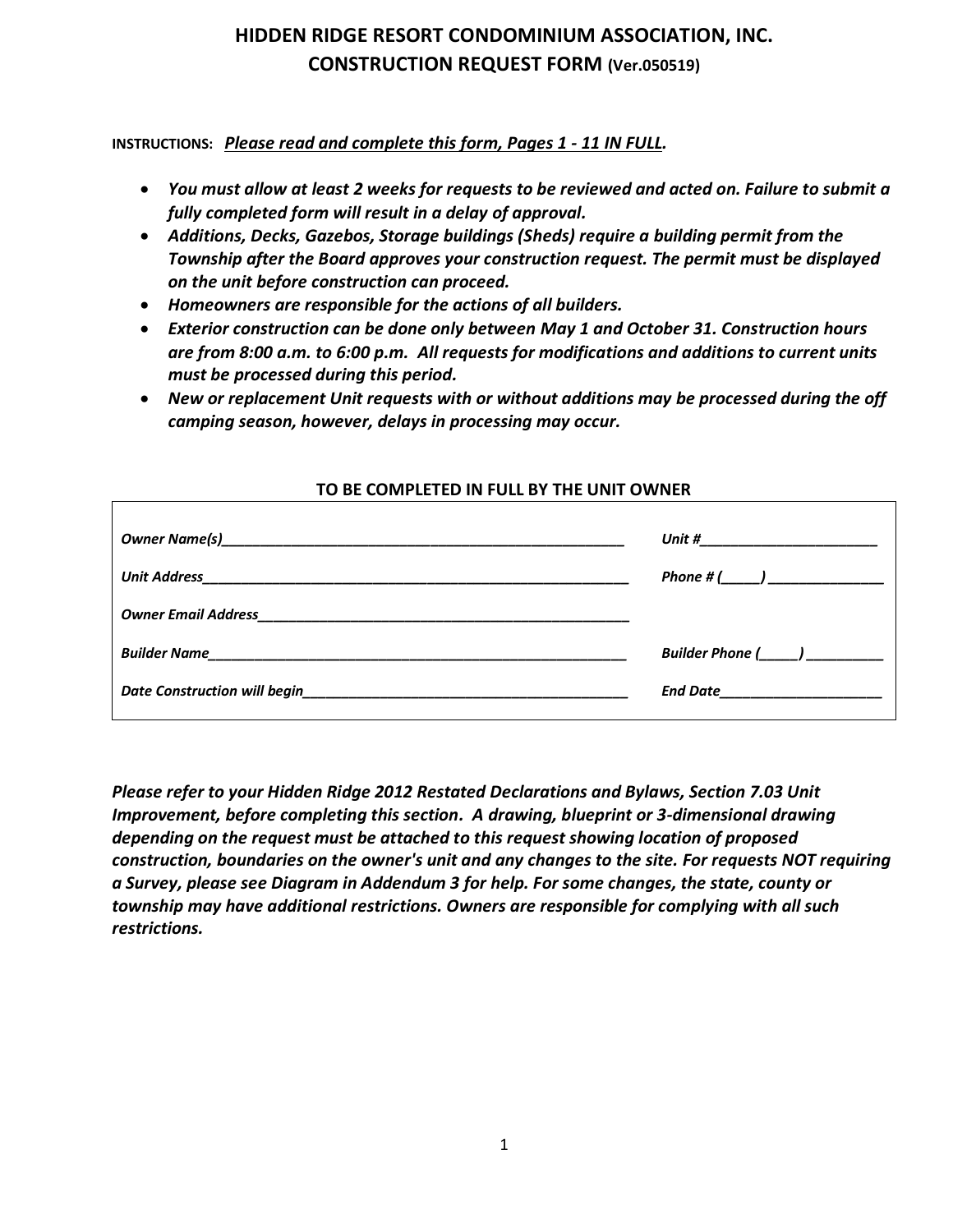#### **Please Check the items below that apply to your request**

- Addition Heated (Item 1a-f, 2a,b) Page 4,5
- Addition Unheated (Item 1a-f, 2a,c) Page 4,5
- \_\_\_\_\_Deck (Item 1a-f, 2a,c) Page 4,5
- \_\_\_\_\_Driveway (Item 1a-f, 6a-d) Page 4,7
- Fence (Item 1a-f, 4a) Page 4,6
- \_\_\_\_\_Ground Level Deck/Boardwalk ((Item 1a-f, 3a-e) Page 4,6
- Landscaping, Placement of Rocks (Item 1a-f, 7a) Page 4,7
- \_\_\_\_\_Propane Tank (Item 1a-f, 9a) Page 8
- \_\_\_\_\_Storage Buildings (Shed) (Item 1a-f, 5a-g) Page 4,6-7
- \_\_\_\_Tree Removal (Item 1a-f, 8a) Page 4,8
- New or Replacement Outside AC/Furnace Page 4,7
- New or Replacement Unit Page 4,7
- \_\_\_\_\_Other (Attach Written Description)

**PLEASE NOTE:** *Monitoring of the actual design and square footage will be done during construction by the Building Coordinators or designee of the Board. If the design or square footage is changed without prior written consent of the Building Coordinators, construction will be halted and if necessary, the Board may pursue legal action.*

#### **OWNER STATEMENT**

*I will comply fully with all requirements of the 2012 Restated Declaration and By-Laws, Hidden Ridge Rules and Regulations and Building requirements.*

| <b>UNIT OWNER'S SIGNATURE</b> | DATE:                       |
|-------------------------------|-----------------------------|
|                               | <b>ASSOCIATION USE ONLY</b> |
| <b>ORIGINAL PLAN APPROVED</b> | <b>ORIGINAL PLAN DENIED</b> |
| <b>BOARD LIAISON</b>          | <b>DATE</b>                 |
| <b>BUILDING COORDINATOR</b>   | <b>DATE</b>                 |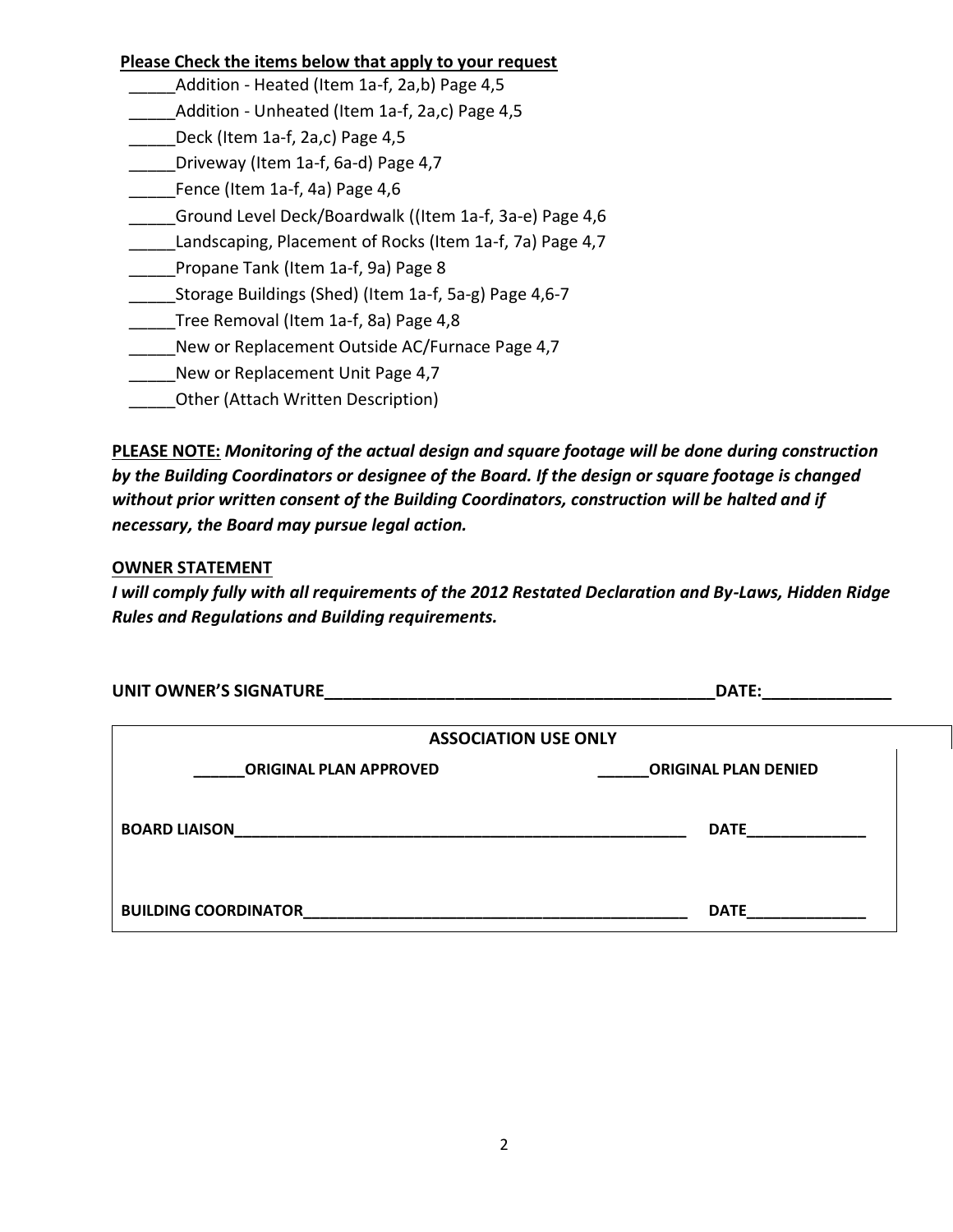**INSPECTIONS**

**1. Deck Frame of additions, screen/glass enclosures and sheds completed.**

**Note:** No construction may continue until the Building Coordinators have been notified and have had a chance to inspect, measure and sign this release to continue.

| <b>Board Liaison Coordinator:</b> | Date: |  |
|-----------------------------------|-------|--|
|                                   |       |  |

| <b>Building Coordinator:</b> |  |
|------------------------------|--|
|                              |  |

**2. Structure framing of additions, screen/glass enclosures and sheds completed.**

Note: No construction may continue until the Building Coordinators have had a chance to inspect, measure and sign this release to continue.

| <b>Board Liaison Coordinator:</b> | Date: |  |
|-----------------------------------|-------|--|
|                                   |       |  |
| <b>Building Coordinator:</b>      | Date: |  |

# **3. Final inspection of additions, screen/glass enclosures and sheds**

Final Inspection must be completed prior to sign off of building approval for use.

| <b>Board Liaison Coordinator:</b> | Date: |  |
|-----------------------------------|-------|--|
|                                   |       |  |
| <b>Building Coordinator:</b>      | Date: |  |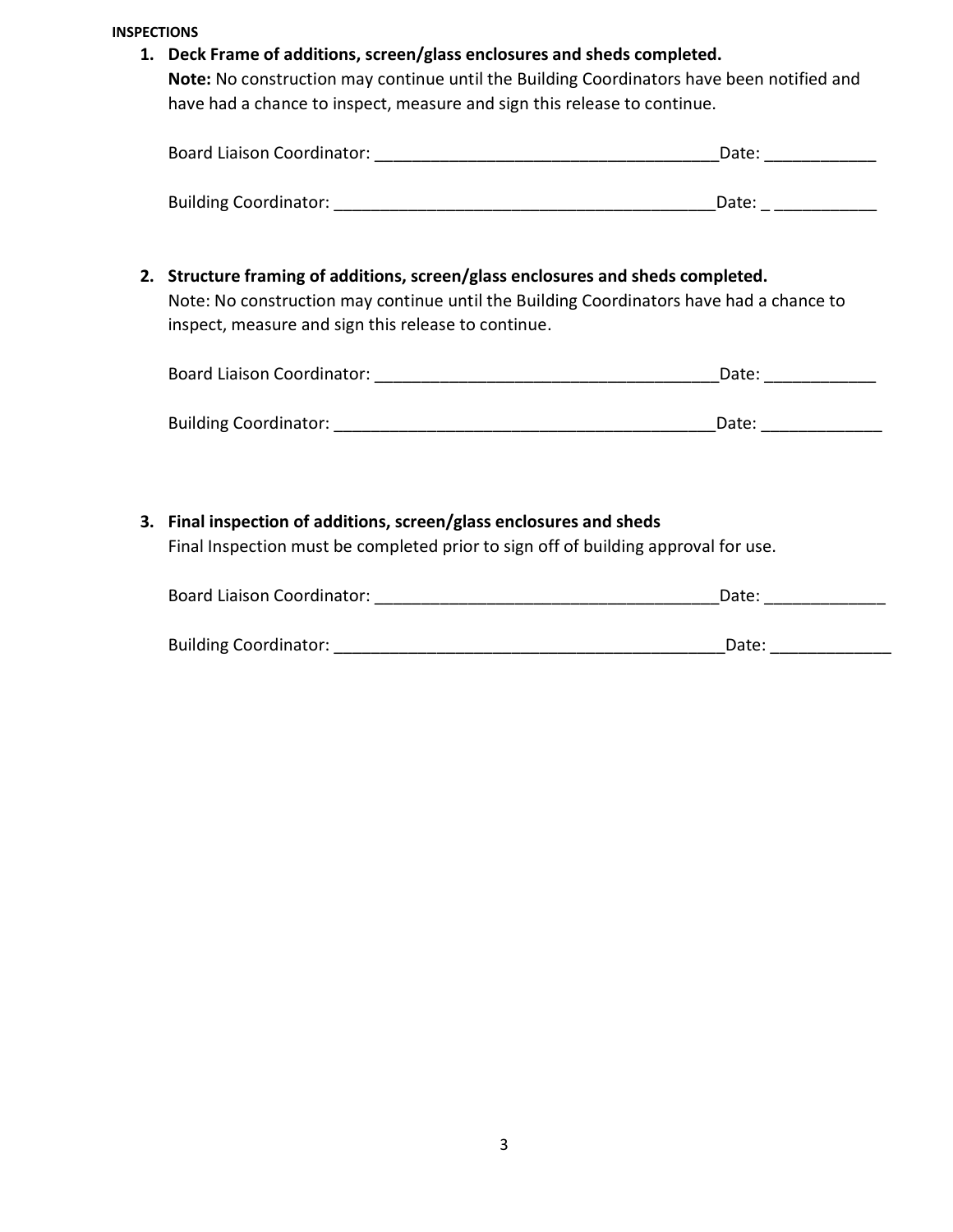## **Hidden Ridge Resort Condominium Association Inc. Construction Guidelines**

#### **1) General Provisions for construction**

- a) **Setbacks and Interference:** No permanent improvement may be placed or located within three (3) feet of the boundary line of any unit except in those circumstances where a Unit boundary is contiguous to the Common Elements(as opposed to an adjoining Unit) other than a roadway, and except as otherwise provided or limited herein. There may be no improvements to a unit which in any way interfere with the use of another unit or the common elements or which may in any way interfere with the provision of services to any unit.
- b) **Approvals:** Request for approvals will be made by the Board after submission of plans, drawings etc. by the Unit Owner. The plans must be submitted 10 business days prior to the next scheduled board meeting. Any requests made after the 10 business days will be reviewed at the subsequent Board meeting. The Board will vote on the proposed improvements and provide approval or rejection with recommendations within 5 business days of said Board meeting. Corrections to the rejections must be made prior to 10 days of the next board meeting.
- c) **Construction Season:** The construction season will be from May 1 through October 31. It is during this period that enclosure of the improvement will be completed. Should the enclosure of the improvement not be completed by October 31, construction will not be allowed to continue until the subsequent May 1 date. Construction may continue once the structure is enclosed.
- d) **Removal of construction debris**: Removal of construction debris is the responsibility of the owner. Any use of Hidden Ridge dumpsters for the removal of Construction debris will result of a fine of \$250. Removal of the debris from the Hidden Ridge dumpsters is mandatory with an additional \$250/day fine for failure to remove debris from the dumpster.
- e) **Penalties:** Penalties for improvements begun without approval or for improvements outside the approved plan will be assessed at \$100 per day until improvement is removed from Unit.
- f) **Variances:** Variances will be reviewed for improvements that may be necessary but do not conform to the provisions of the Declarations. These will be reviewed after submission of plans with valid reasons for requesting a variance. Submission of plans will be made prior to 10 business days of the next Board meeting with approval or rejection within 5 business days of Board meeting.

#### 2) **Additions (Heated and unheated)**

- a) **General**:
	- i) **Size:** The combined size of heated and unheated additions cannot exceed 720 square feet
	- ii) **Origination**: Construction of an addition, three season room and / or elevated deck shall originate from a Recreational Vehicle as described in Section 2, Definitions, of the2012 Hidden Ridge Restated Declaration.
	- iii) **Placement:** Placement of the Addition on the pad should correlate with surrounding units if possible. Additions must be placed a minimum of 25 feet from the edge of the road. Setbacks of 3 feet from the unit boundaries must be followed per state requirements.
	- iv) **Blueprints:** A blueprint or other formal drawing is required for approval. This will include the layout of the Heated Addition as well as front, side and rear elevations.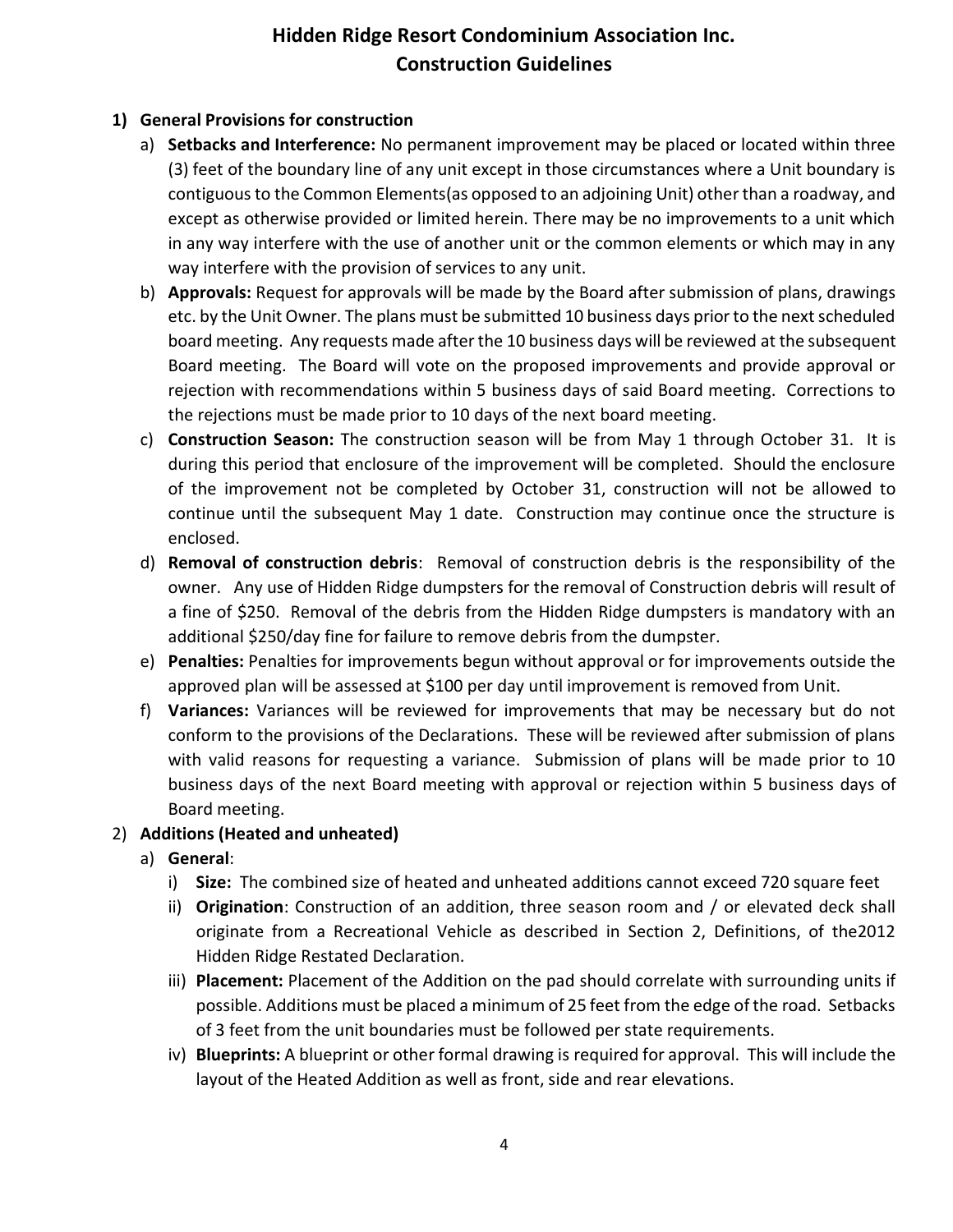- v) **Inspections:** Inspections will be performed at the following intervals with notification made to the Board as to anticipated date of each. Prior notice of completion is due 10 business days prior to completion of each:
	- (1) Completion of Deck Framing
	- (2) Completion of Structure Framing
	- (3) Completion of Addition
- vi) **Building Permit**: A building permit is required by the village of Nasewaupee prior to beginning construction. A copy of this must be presented to the Board prior to beginning construction of the Addition.
- vii) **Construction**: The peak of the roof cannot exceed 18'6"in height from the unit's floor line to the roof truss. 50% of the original park model roof line must be visible and used in the finished unit. Also one side of the existing park model must be the outside wall of the finished unit. (See Addendum 1.) Salvaged framing lumber may be used and may be painted, stained or have vinyl siding. Colors are to be conducive with the surroundings. Dimensions given are without siding allowance.
- viii)**Occupancy:** Additions and three season rooms many not be occupied if the recreational vehicle is removed.

#### **b) Heated Addition**

i) **Size:** An addition attached to a recreational vehicle may not exceed 360 square feet in area measured from out to out of stud wall framing before sheathing, house wrap and siding are added; may incorporate pier footings, plumbing, heating ducts, electrical wiring, etc., and may be subdivided into as many rooms as desired by the owner as long as the construction concurs with Section 7.03, (E) of the 2012 Hidden Ridge Restated Declaration. All added or modified pop-outs / extended window units either in the recreational unit or in the addition are to be included as part of the available living space as outline in the Declaration and Bylaws, and normal setback from lot lines would apply.

#### **c) Unheated Addition (3 season room and/or deck)**

- i) **Size:** A deck may be constructed so as not to exceed 360 square feet in total area. Deck canopies must be clearly described on the Construction Request Form, including materials to be used and colors planned. Canopies over an attached deck are allowed and cannot exceed 18 inches beyond the edge of the deck. A three season room (screen / glass enclosure) may be constructed on a portion of a deck or on the entire deck as long as it and the deck do not exceed the allowable 360 square feet in area before sheathing, house wrap and siding are added.
- ii) **Three Season Room:** At least 50% of the square footage of each exterior wall of a threeseason room must consist of screen / glass. Construction may not include ducted heat or ducted air conditioning. The three season room may not be divided into other rooms.
- iii) **Gazebos:** Gazebos may be constructed on an attached deck or on a ground deck and will be considered part of the total 360 square footage of the deck. All aspects of a gazebo, including size, design and construction materials, etc., will be considered on an individual basis by the Board prior to construction.
- d) **Lofts:** Lofts may be added to additions and must not exceed 54" from the floor of the loft to the top of the truss. Any plan including a loft must have the height from the floor of the loft to the highest point on the roof line indicated on the plan.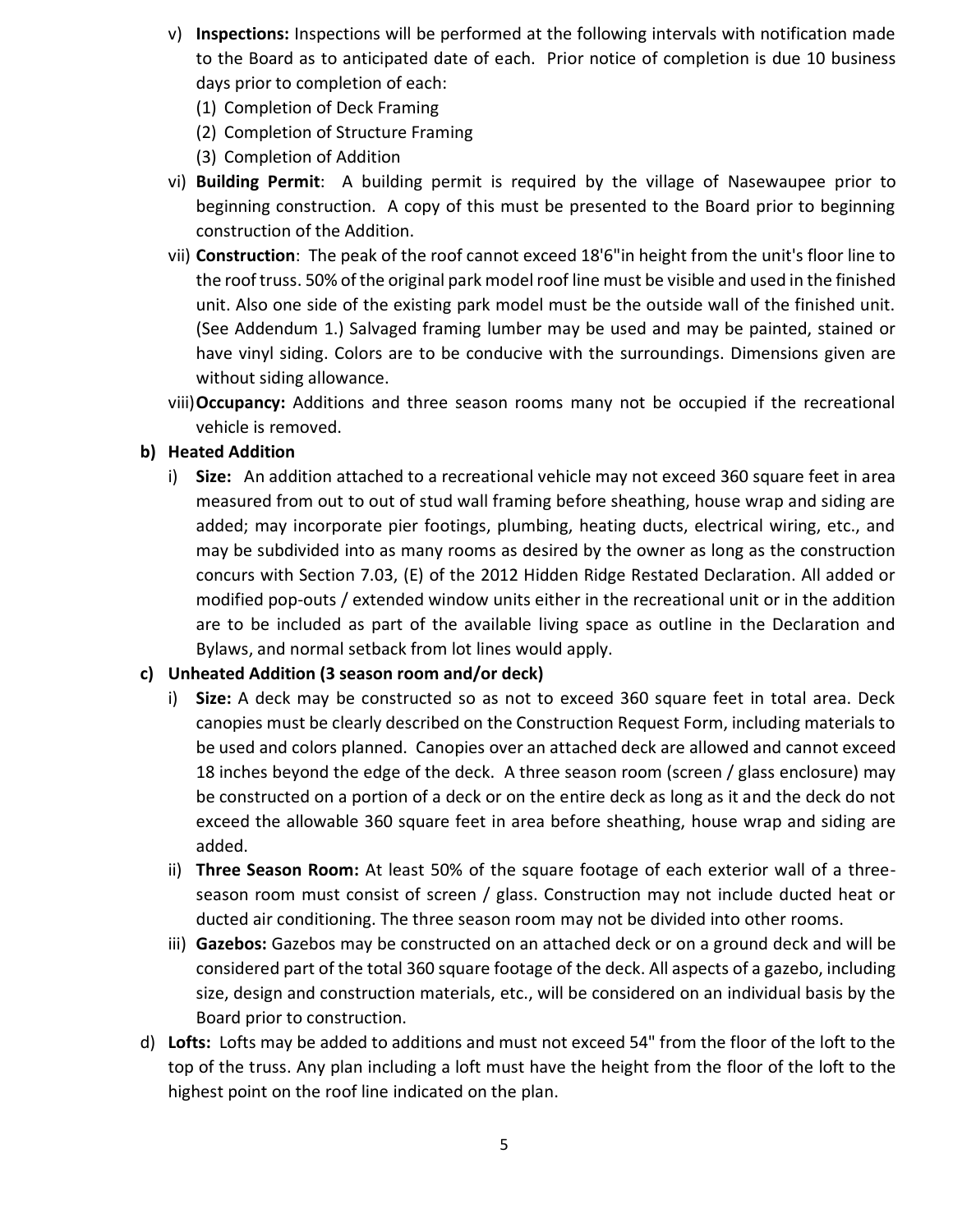#### 3) **Ground Decks and boardwalks (wooden)**

#### a) **Requirements:**

- i) Construction of a ground deck or boardwalk CANNOT originate from the original unit.
- ii) It may not be attached to the existing Unit, addition or elevated deck.
- iii) It may not exceed 5" in height above the established grade.
- iv) It CANNOT have railings or steps
- v) Permanent or temporary structures (Gazebos, Porches, Canopies, screen porches of any kind) CANNOT be erected on the Ground Deck or Boardwalk
- vi) The only items that are allowed are patio sets, gas fire pits and temporary containers
- vii) Maximum size is 175 square feet
- viii)Must be a minimum of 3 feet from the existing structures
- ix) All setbacks from adjoining units, common areas and other property are required
- b) **Blueprints:** Not required. However a drawing is required showing the location of all structures, trees etc. and the setbacks required as well as dimensions and elevation of the ground deck/boardwalk. The drawing should be to scale on ¼ inch graph paper.
- c) **Inspections:** Inspections will be performed at the following intervals with notification made to the Board as to anticipated date of each.
	- i) Completion of Ground Deck/boardwalk
- d) **Building permit**: Not required
- **4) Fences:** 
	- a) All fences and changes to existing fences must be approved by the Board. Approval by adjoining Unit owners will be required and is the responsibility of the fence owner. Evidence of adjoining unit owner's approval will be made to the board by the fence owner.
- **5) Storage Buildings (Sheds):** 
	- a) **Blueprints:** Not required. However a drawing is required showing the location of all structures, trees etc. and the setbacks required as well as dimensions of storage building. Front and side elevations of the storage building with dimensions is required. The drawing should be to scale on ¼ inch graph paper.
	- b) **Inspections:** Inspections will be performed at the following intervals with notification made to the Board as to anticipated date of each.
		- i) Completion of Storage Building base
		- ii) Completion of Storage building
	- c) **Building permit**: A building permit is required by the village of Nasewaupee prior to beginning construction. A copy of this must be presented to the Board prior to beginning construction of the Storage building.
	- d) **Size:** A storage building can be built up to a maximum of12 feet in width, 12 feet in length, measured from out to out of stud wall framing before sheathing, house wrap and siding are added and with a height not to exceed12 feet as long as the construction concurs with Section 7.03 (D) of the 2012 Hidden Ridge Restated Declaration. The storage building hip must be a minimum of 10" as measured from the hip of the roof to a line drawn between the peak of the roof to the outer edge of the roof and must have prior written approval from the Board (see drawing.). Minimum shed size is 8'x 8'. The roof height of sheds smaller than 12'XL 2'x12'must be in proportion of a standard shed kit as shown in the drawing below. All storage sheds must be of uniform size such as 8'x8'x8', 9'x9'x9', 10'xlO'xlO', 11'xl1'xlt or 12'x12'x12', not to exceed 144 square feet.15.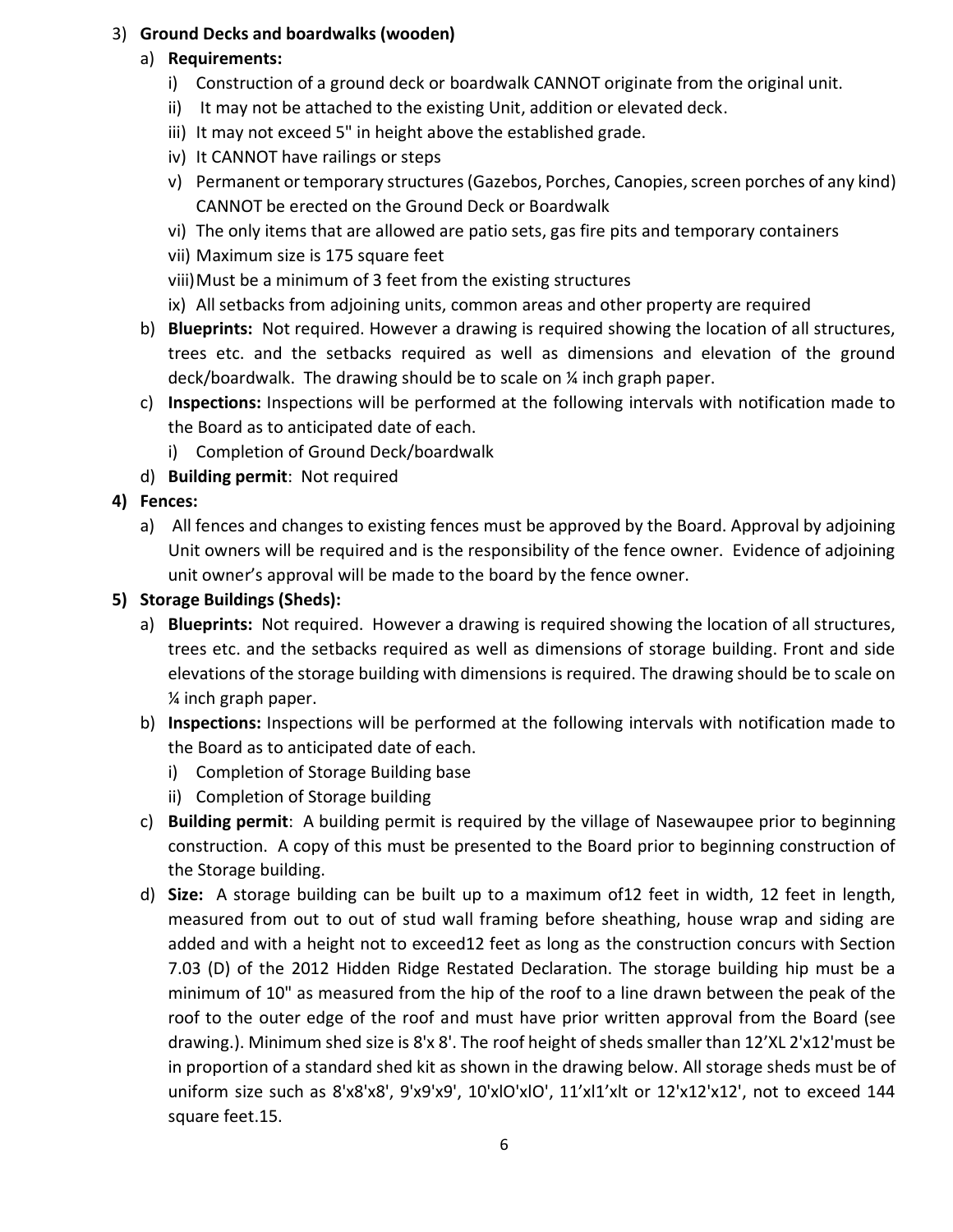- e) **Style:** All storage buildings must be of Barn Style without exception. Storage buildings can be constructed of salvageable wood and may be stained or painted or have vinyl siding. Colors are to be conducive with the surroundings. (See Addendum 2)
- f) **Purpose:** All storage buildings are for the purpose of storage and not human habitation. Accordingly, storage buildings may not be equipped with furnishings for the purpose of human habitation, i.e., beds, furniture, etc.

#### **6) Driveways**

- a) **Permission:** Any blacktopping or cementing of a gravel drive requires prior approval of the board. Any blacktopping or cementing of a driveway without board approval will result in the removal of the blacktop or cement at the owner's expense plus a fine of \$100/day until removal is completed.
- b) **Blueprints:** Not required. However a drawing is required showing the location of all structures, trees etc. and the setbacks required as well as dimensions of the driveway. The drawing should be to scale on ¼ inch graph paper.
- c) **Inspections:** Inspections will be performed at the following intervals with notification made to the Board as to anticipated date of each.
	- (1) Completion of Driveway

#### **7) Landscaping**

a) Large stones or rocks used in landscaping must be placed at least 3 feet from the edge of all roadways.

#### **8) Tree Removal**

- a) Written permission of the board is required to remove the following trees located on any Unit:
	- i) 10% of trees that have a trunk circumference of ten inches(10") or LESS
	- ii) Trees having a trunk circumference of ten inches (10") of MORE
	- iii) Also see separate "Tree Removal Form" on website.

#### **9) New or Replacement Outside AC/Furnace Units**

**a) Permission:** Any New or Replacement outside AC/Furnace Units require prior approval of the board. Preferred placement of the AC/Furnace unit is behind the existing structure. When this is not possible due to installation requirements, variances are permitted for encroachment on to common areas. Should encroachment onto an adjoining owned unit be required, it is the responsibility of the Unit Owner requesting the AC/Furnace unit to obtain signed permission from the adjoining Unit owner to place the new AC/Furnace Unit.

#### **10) New or Replacement Units:**

- **a) Restrictions:** The new or replacement Park Model may not exceed 400 square feet. The age of the Park model cannot exceed 10 years at the time of the placement on the Unit. The length of the Park Model shall not be less than 30 feet or more than 40 feet.
- **b) Placement:** Placement of the Park Model on the pad should correlate with surrounding units if possible. No Park Model may be placed or located within three (3) feet of the boundary line of any unit. The Park model must be placed a minimum of 25 feet from the edge of the road
- c) **Inspections:** Inspections will be performed at the following intervals with notification made to the Board as to anticipated date of each. Prior notice of completion is due 10 business days prior to completion of each:
	- i) Completion of placement of Park model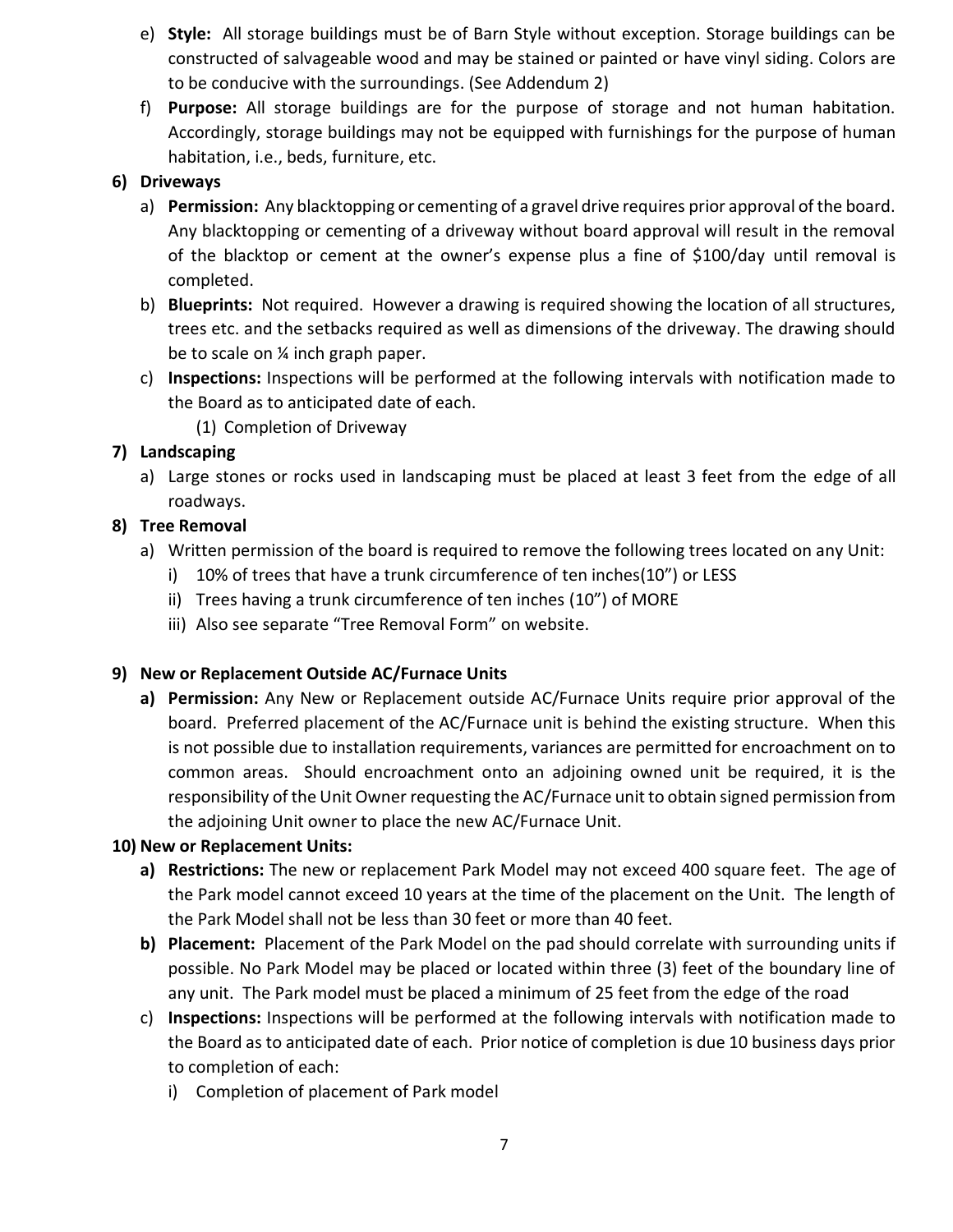d) **Building Permit**: A building permit is required by the village of Nasewaupee prior to beginning construction. A copy of this must be presented to the Board prior to beginning construction of the Addition.

#### **11) Propane tanks**

a) Placement of propane tanks is governed by the State of Wisconsin Liquefied Petroleum Code. Gas tanks either cylinder exchange type or cylinder refill type under 125 gallons may be located next to a unit but at least 5 feet from any air intake, ventilation intake or appliances including air conditioners, furnaces, etc. Tanks larger than 125 gallons have separate rules for placement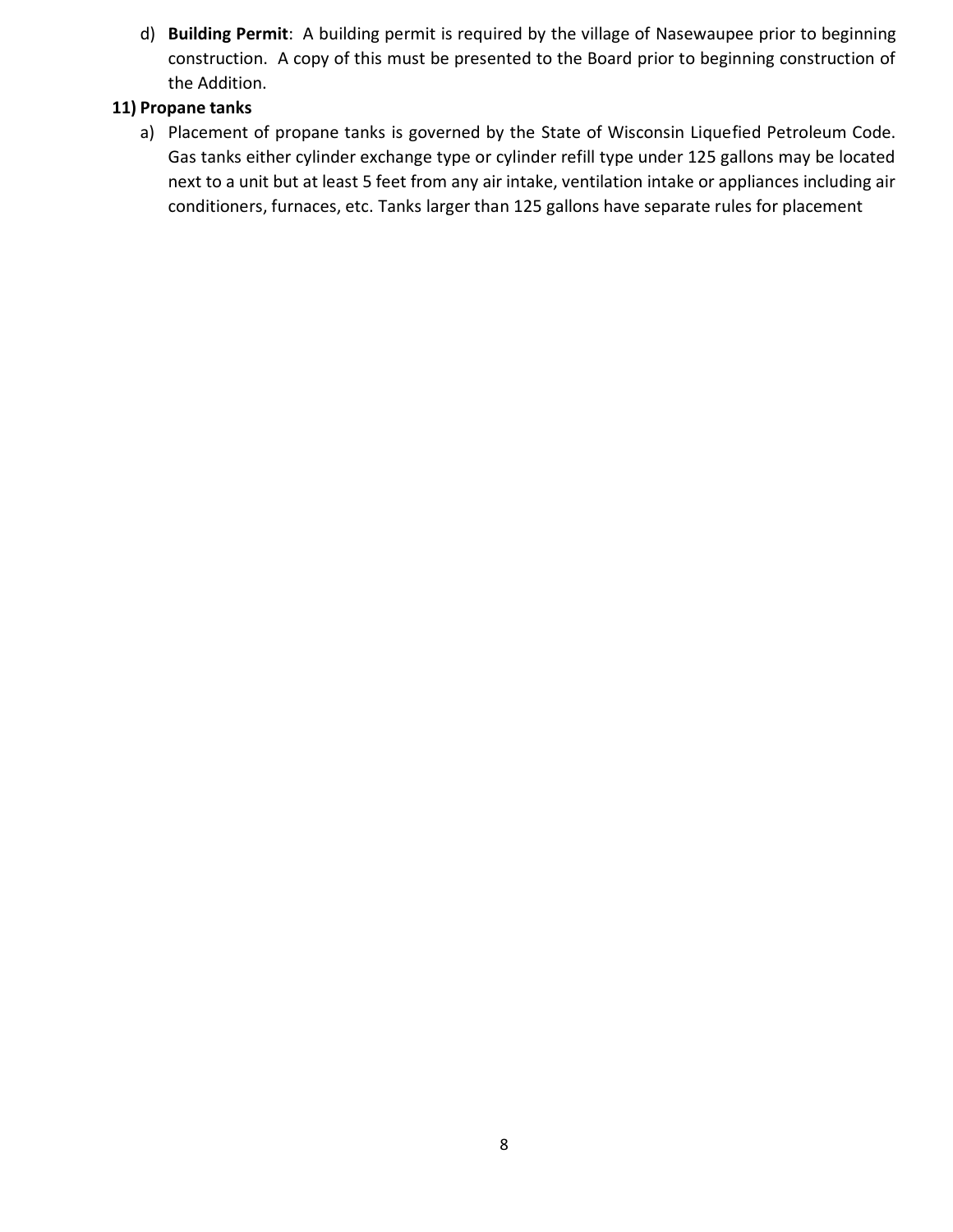#### **Addendums**





The Town of Nasewaupee will issue a building permit upon completion and approval of the Construction Request Form for Hidden Ridge. Town forms are available at the Town Hall / Fire Department on the corner of County Highway C and park Drive.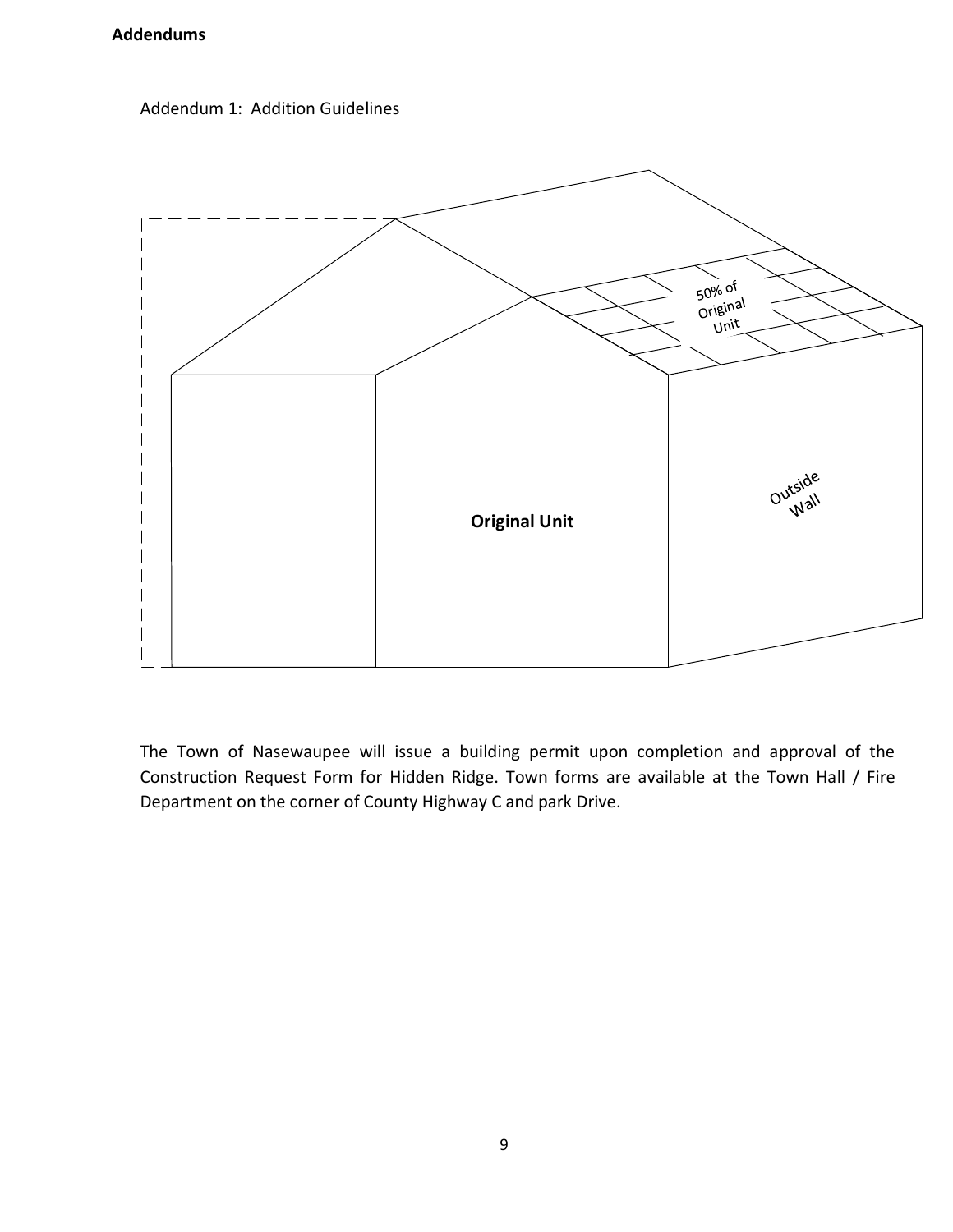